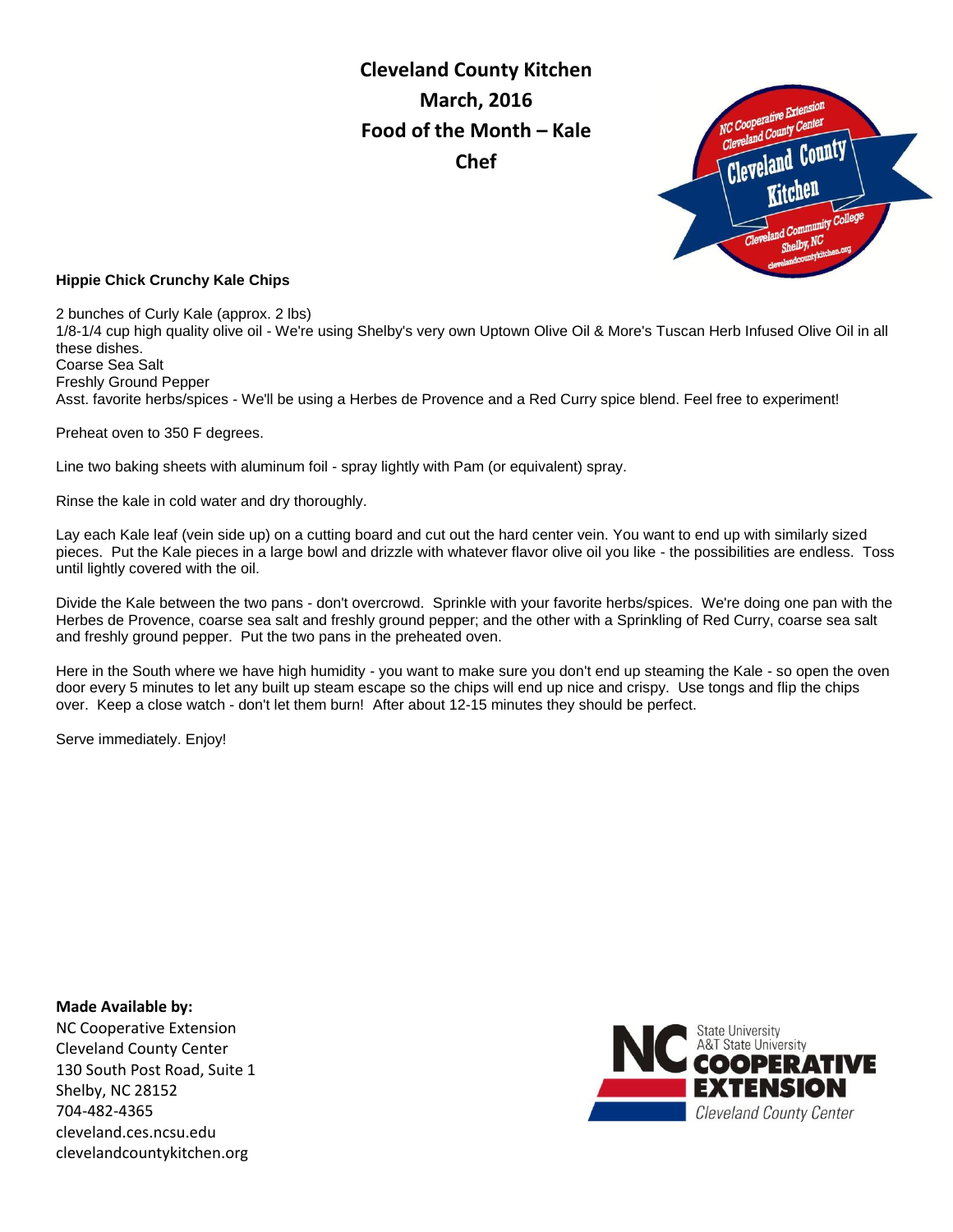# **Cleveland County Kitchen March, 2016 Food of the Month – Kale Chef**



### **Old Fashioned "Boerenkool met Worst" - Dutch Curly Kale-Potato Dish with Kielbasa.**

(for the Pressure Cooked version - please consult your manufacturer's safety instructions and recipe book for instructions and times to cook Kale and Potatoes).

2 lbs of Golden Idaho Potatoes - quartered - skin on (or peeled, if you prefer) 2 lbs of finely sliced Curly Kale 4 cups of water 4 oz of Bacon - cut in small pieces 1 13-16 oz smoked Kielbasa sausage of your choice 1 finely chopped Yellow Onion 1 finely chopped Garlic clove - or more - to taste 3 tbsp butter - cut in small pieces (or olive oil) Heavy Cream (or Milk, or Broth, if you prefer) Freshly Ground Pepper Salt to taste

Serves 3-4.

Wash and cut your potatoes into 2-3 inch pieces. Rinse, cut off the hard stems, and chop the Kale very finely, Pour 4 cups of water (add 1/2-1 tsp of salt) into a large pan and bring to a boil - add the potatoes in the bottom of your pan, and then cover them with the Kale packed on top. Turn the heat to medium heat. Place your Kielbasa on top. Cover with the lid and cook until tender, about 40 min. Make sure to add more water if needed so the potatoes don't burn. Prick your potatoes with a fork to make sure they are tender and can be easily mashed.

While your potatoes and Kale are cooking, fry the bacon pieces in a frying pan until brown, add the chopped onion and fry until golden. Add the garlic until translucent. Put aside.

Once your Kale and Potatoes are done, remove the sausage and put aside.

Remove the Kale and Potato mixture from you pan and mash well - stir in the butter (or olive oil) and enough heavy cream (or milk, or broth) to make a smooth puree. If you have a standing mixer - use it If you don't, a potato masher or even a wooden spoon will work fine. Stir in the bacon/onion/garlic mixture. Add salt and freshly ground pepper to taste.

Cut the sausage in slices, and place on top. Kids love it when you let them make a "Smiley Face" out of the sausage slices!

Enjoy your meal - or as we say in Holland "Eet Smakelijk!!"